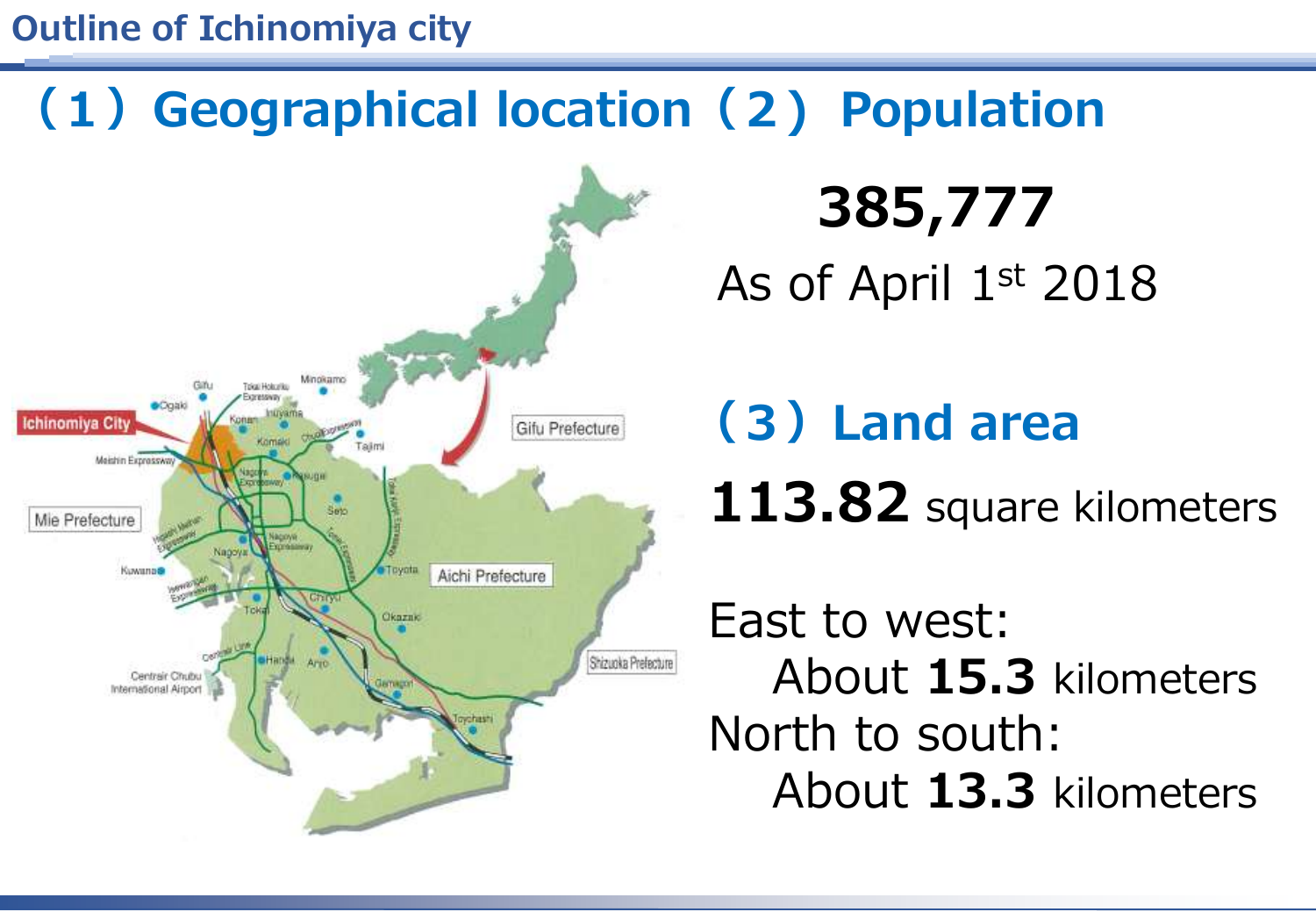## **Masumida Shrine**





During the Heian period, when a provincial governor first came to the area, the first temple he visited to pay homage, became known as 'Ichinomiya'. This is the origin of the city's name.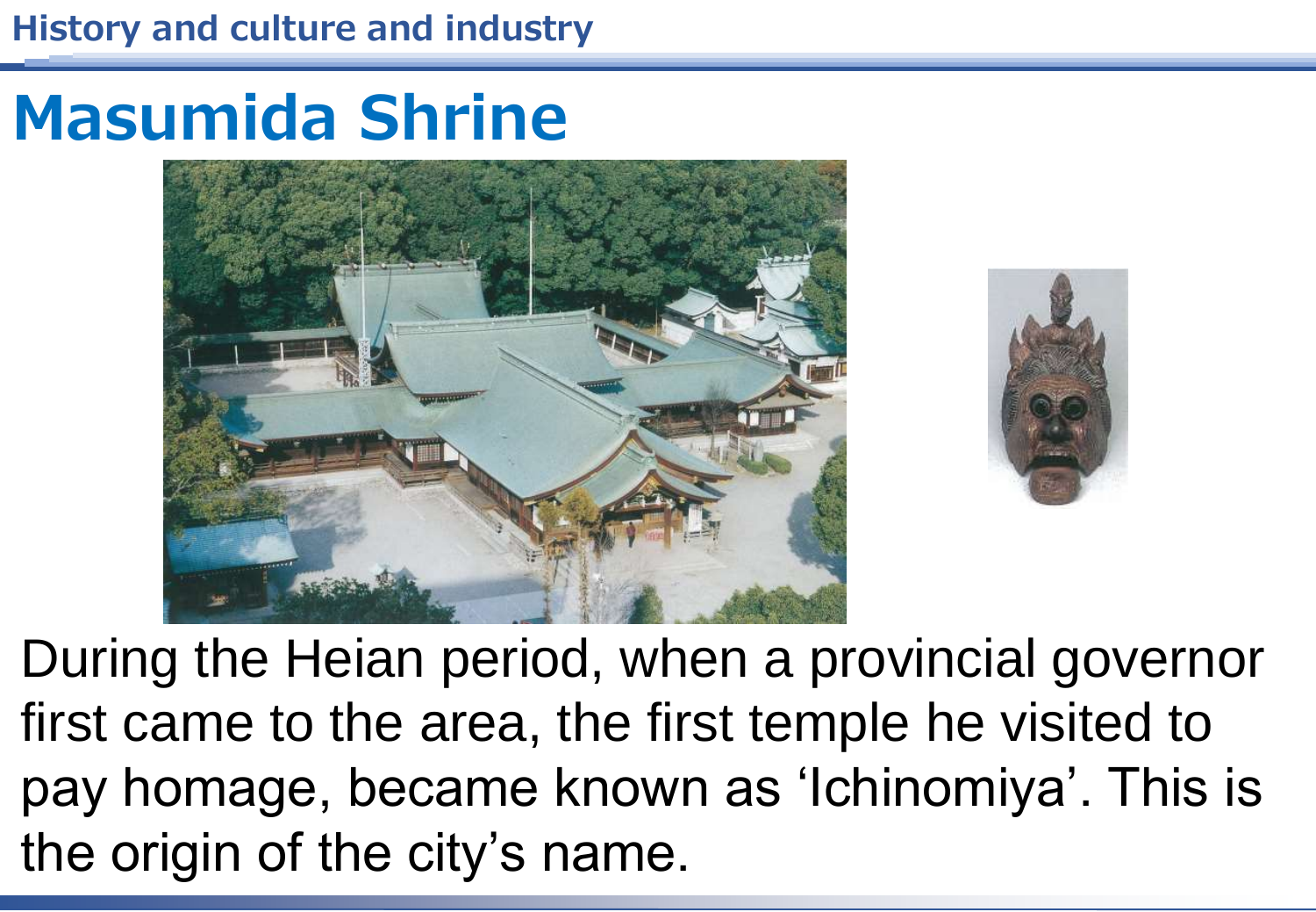## **Kiso river**



The Kiso River flows through the northwestern part of the city.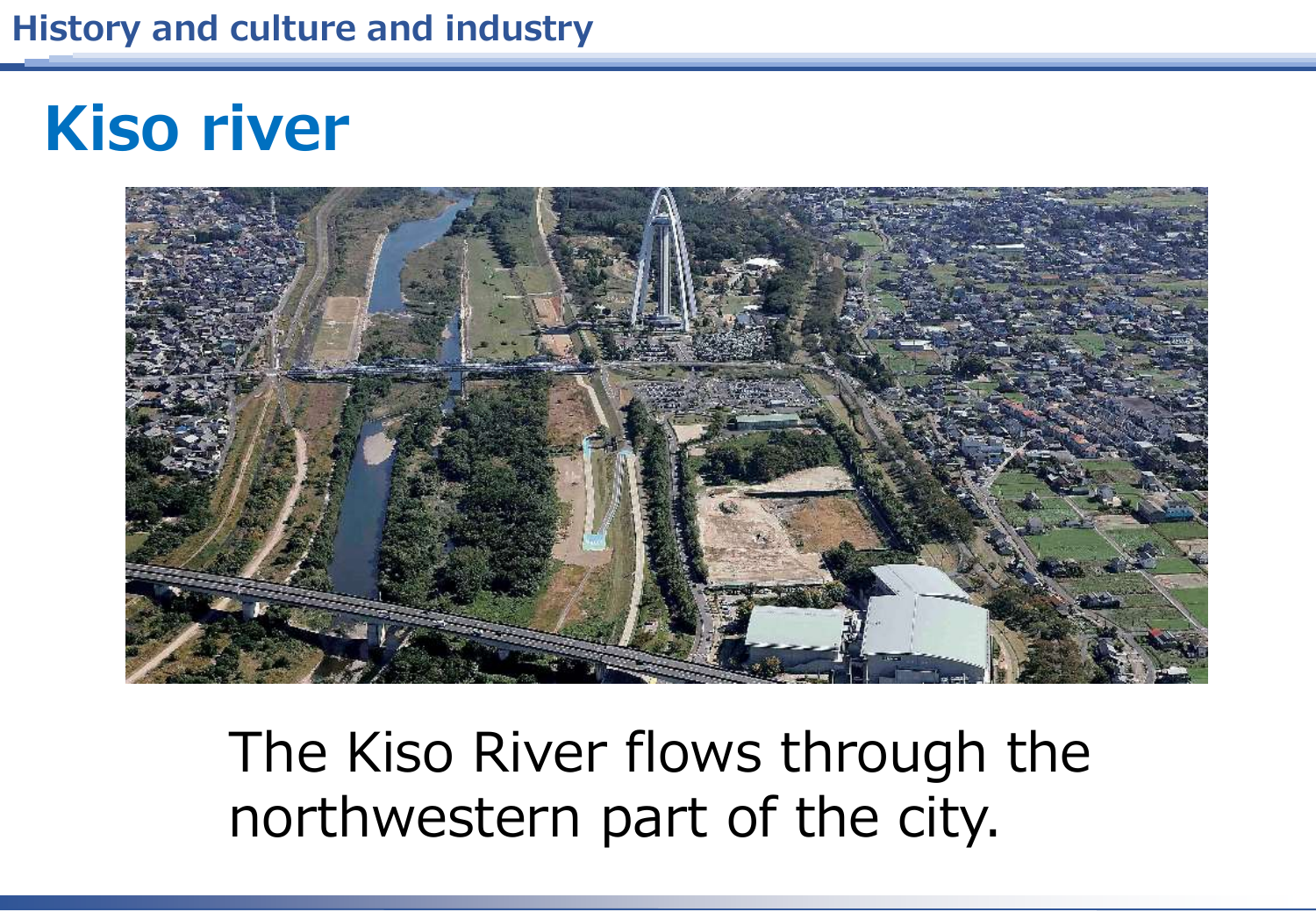### **Textile Festival Ichinomiya Star Festival**



Ichinomiya Star Festival (Tanabata) is held at the end of July every year. The whole city gets involved and attracts crowds of over one million people.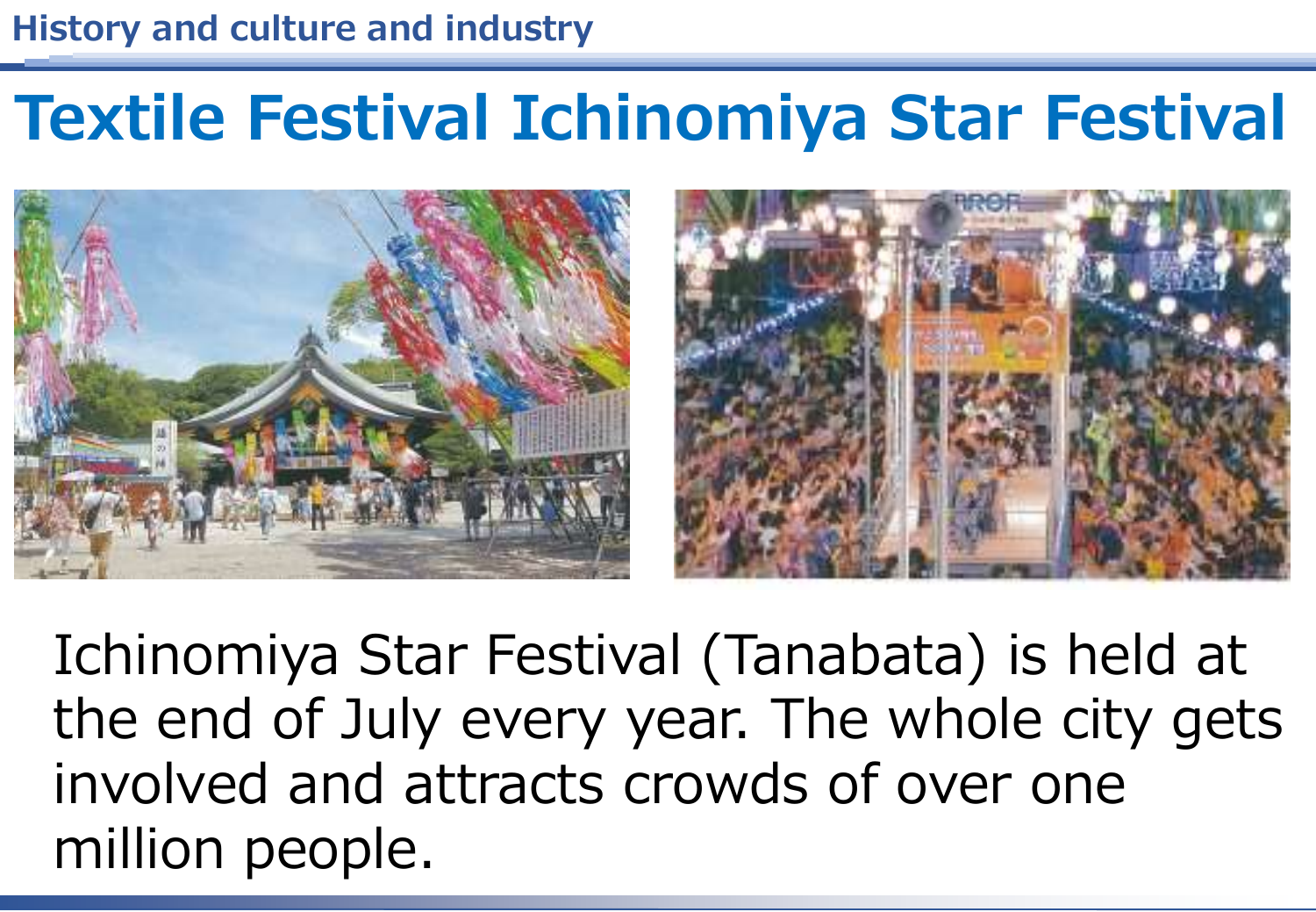# **Textile industry**



Ichinomiya is blessed with a mild climate and the clear flowing Kiso River. For this reason, the textile industry has a long, well developed history.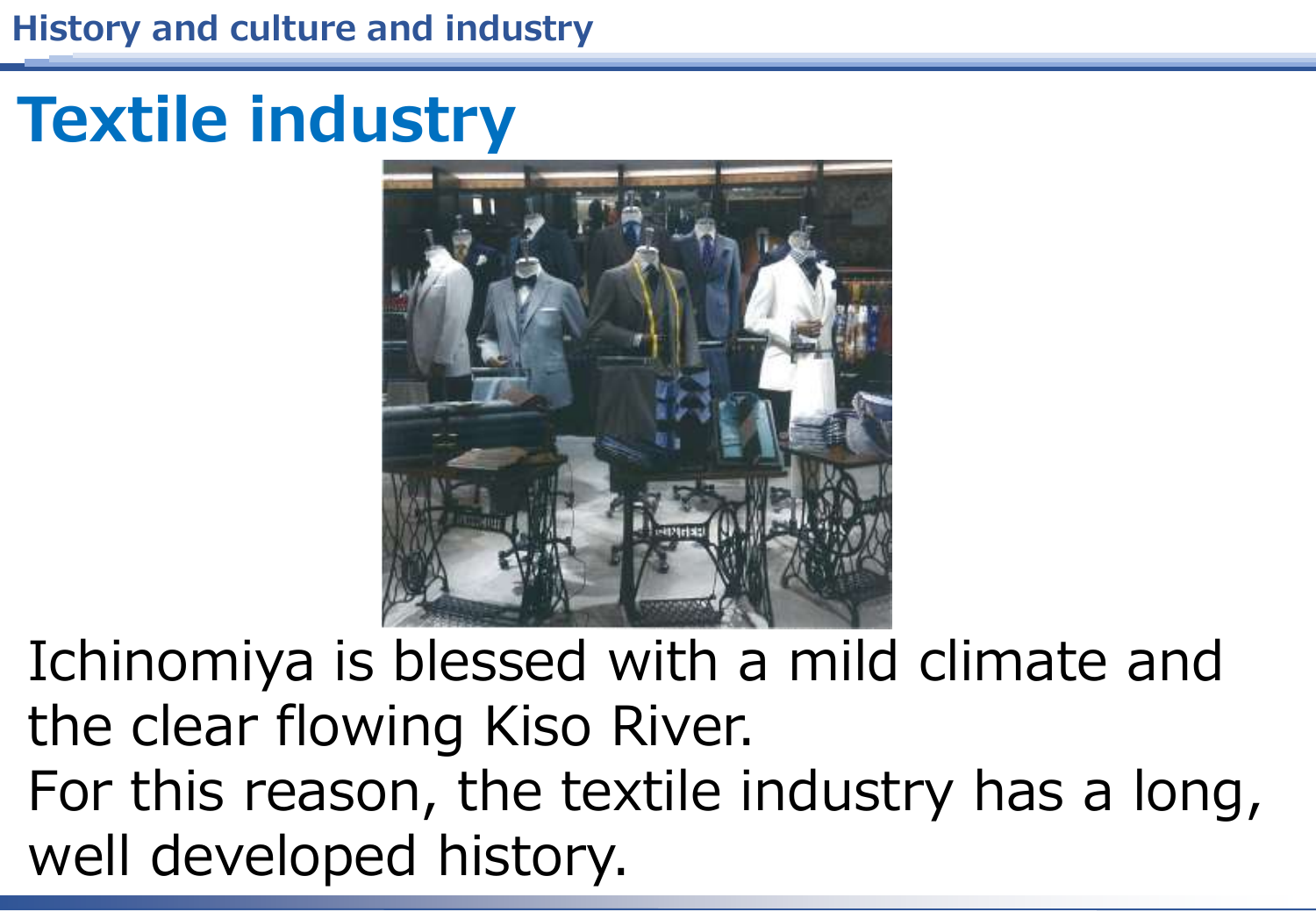**Environment improvement using the nature of Kiso River**

### **Kiso river cycling road**

A Cycling road in the northwest of Ichinomiya, following the Kiso River and around 18 kilometers in length. This area has a rich natural environment and a historical and cultural heritage related to the river, and a park with 138 tower which is the symbol tower of the city.

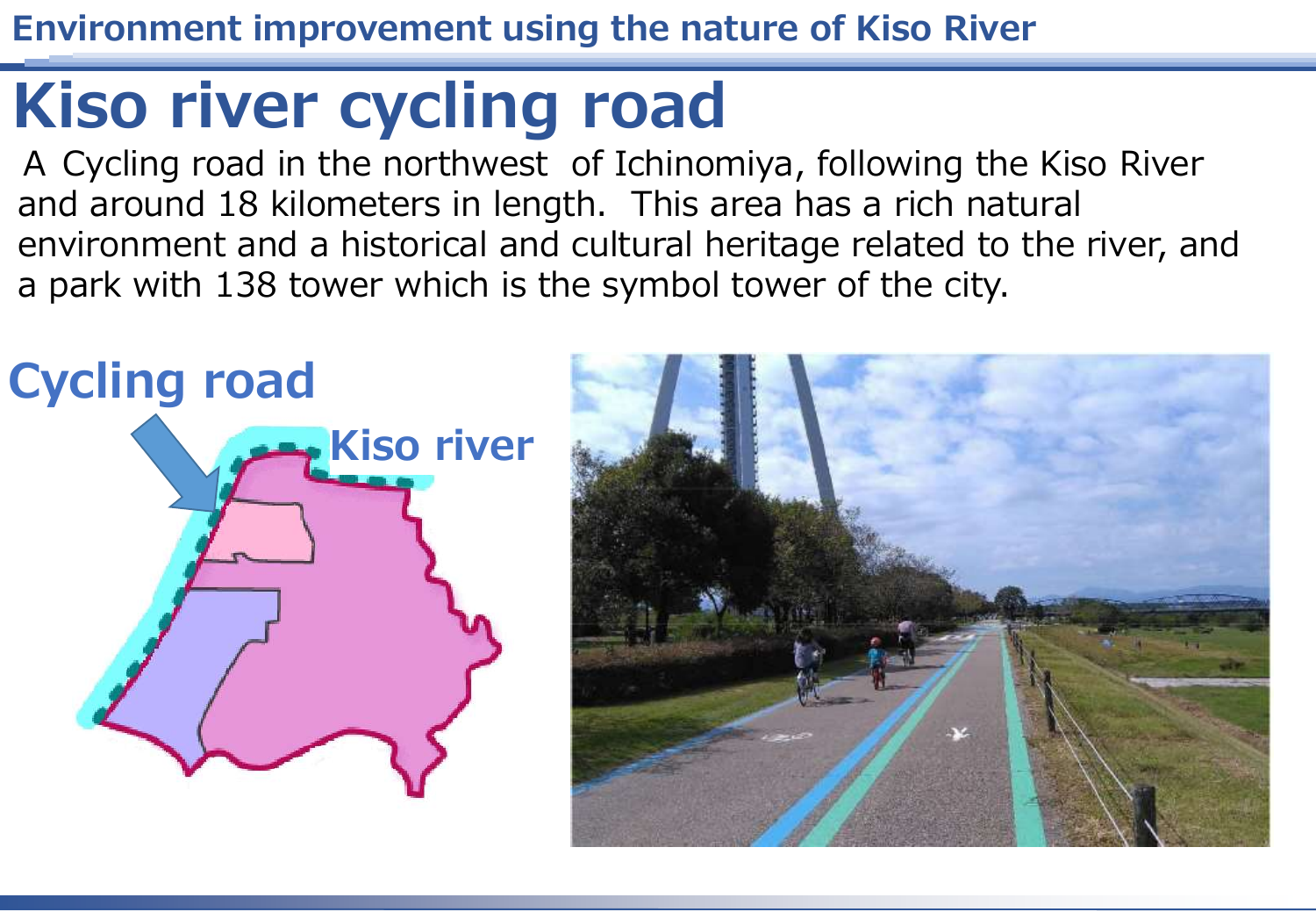**Environment improvement using the nature of Kiso River**

## **Mizubering138 project**

**Creating appeal by utilizing precious resources of Kiso River Nature,History,Culture,leisure,sports**

### **Ichinomiya Stand Up Paddleboard Citizen Competition**

**Various events are held surrounding fireworks displays**





### **Summer holiday brave fishermen!**